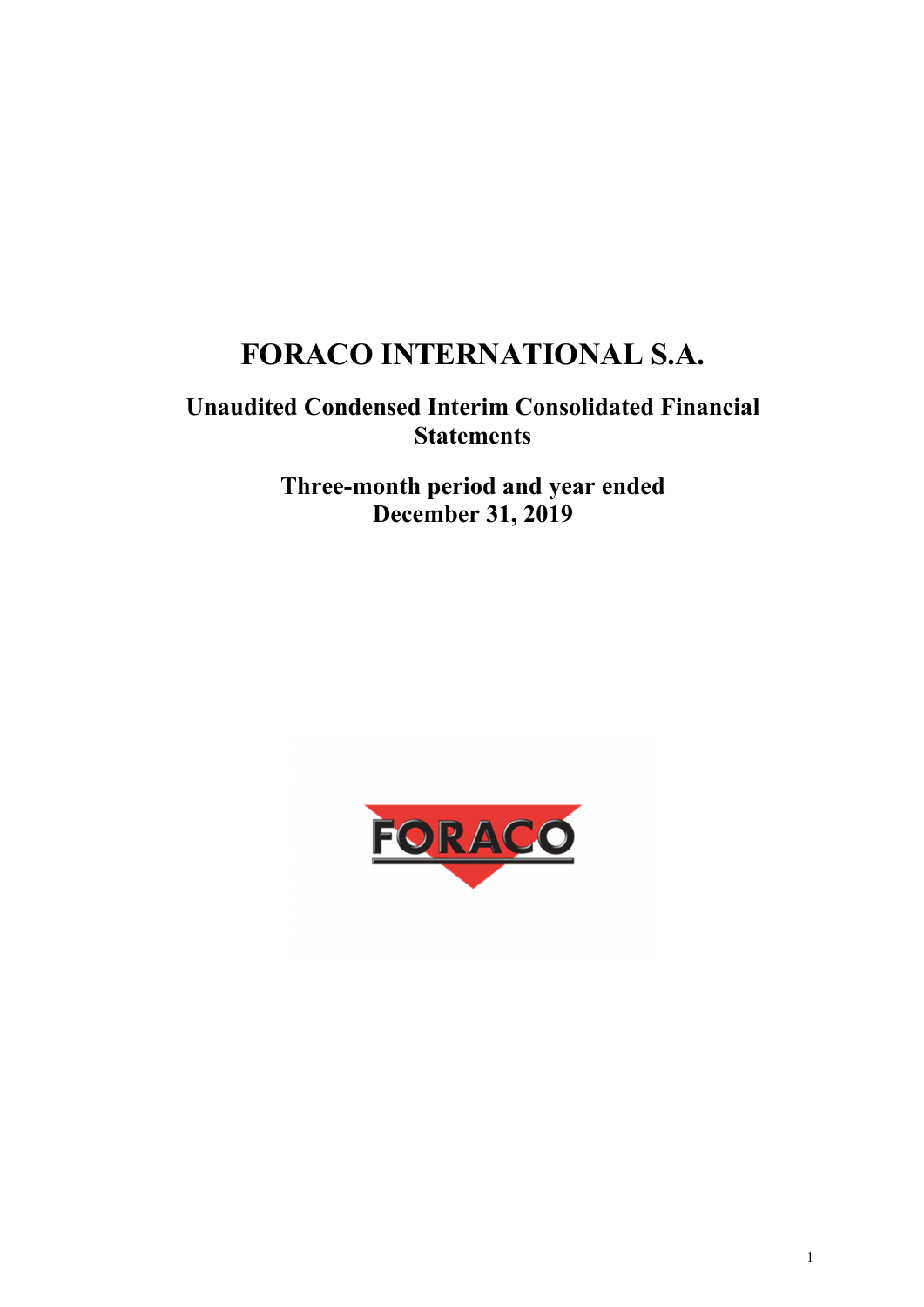#### **Foraco International S.A.**

**Unaudited condensed interim consolidated financial statements as of December 31, 2019** 

## **Table of Contents**

|     | Unaudited condensed interim consolidated balance sheet - Assets                       | 3              |
|-----|---------------------------------------------------------------------------------------|----------------|
|     | Unaudited condensed interim consolidated balance sheet – Equity and Liabilities       | $\overline{4}$ |
|     | Unaudited condensed interim consolidated income statement                             | 5              |
|     | Unaudited condensed interim consolidated statement of changes in equity               | 6              |
|     | Selected notes to the unaudited condensed interim consolidated financial statements 8 |                |
| 1.  | Basis of preparation                                                                  | 8              |
| 2.  | Selected notes on critical accounting policies and new accounting pronouncements      | 8              |
|     | 3. Financial risk management                                                          | 10             |
| 4.  | Segment information                                                                   | 10             |
|     | 5. Property, plant and equipment                                                      | 12             |
| 6.  | Goodwill                                                                              | 12             |
| 7.  | Inventories                                                                           | 13             |
|     | 8. Financial debt and lease obligations                                               | 13             |
| 9.  | Provisions                                                                            | 14             |
| 10. | Share capital                                                                         | 14             |
| 11. | Expenses by nature                                                                    | 15             |
| 12. | Income tax expense                                                                    | 15             |
| 13. | Commitments and contingencies                                                         | 15             |
| 14. | Related-party transactions                                                            | 16             |
| 15. | Earnings per share calculation                                                        | 16             |
| 16. | Post balance sheet events                                                             | 16             |
|     |                                                                                       |                |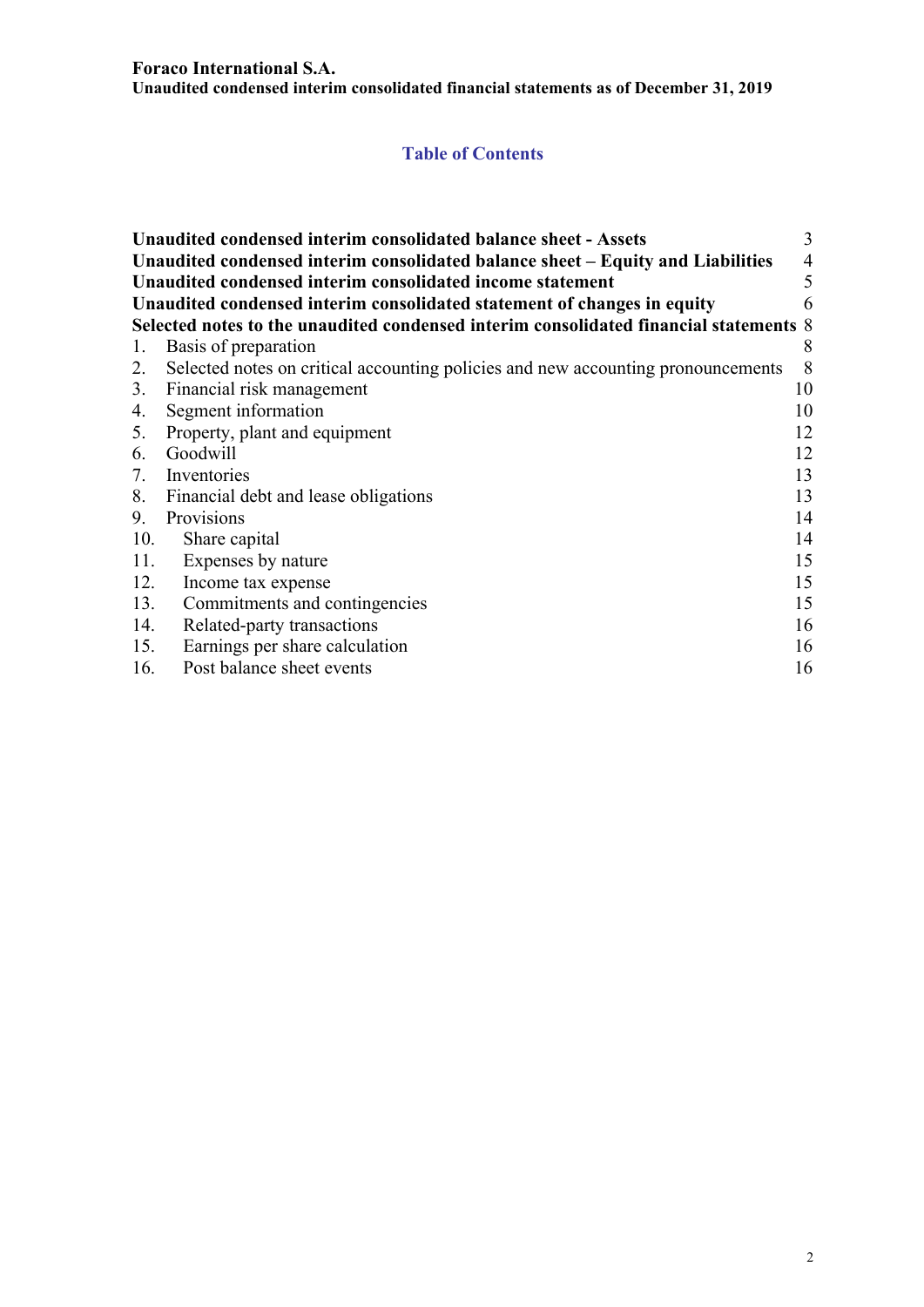## **Unaudited condensed interim consolidated balance sheet - Assets**

| in thousands of USS           | <b>Note</b> | December 31,<br>2019 | December 31,<br>2018 |
|-------------------------------|-------------|----------------------|----------------------|
| <b>ASSETS</b>                 |             |                      |                      |
| <b>Non-current assets</b>     |             |                      |                      |
| Property, plant and equipment | (5)         | 35,197               | 31,821               |
| Goodwill                      | (6)         | 75,936               | 78,229               |
| Deferred income tax assets    |             | 27,677               | 28,477               |
| Other non-current assets      |             | 1,147                | 1,068                |
|                               |             | 139,957              | 139,595              |
| <b>Current assets</b>         |             |                      |                      |
| Inventories, net              | (7)         | 32,873               | 32,932               |
| Trade receivables, net        |             | 31,189               | 31,853               |
| Other current assets          |             | 10,270               | 11,547               |
| Cash and cash equivalents     |             | 16,053               | 11,088               |
|                               |             | 90,385               | 87,420               |
| <b>Total assets</b>           |             | 230,342              | 227,015              |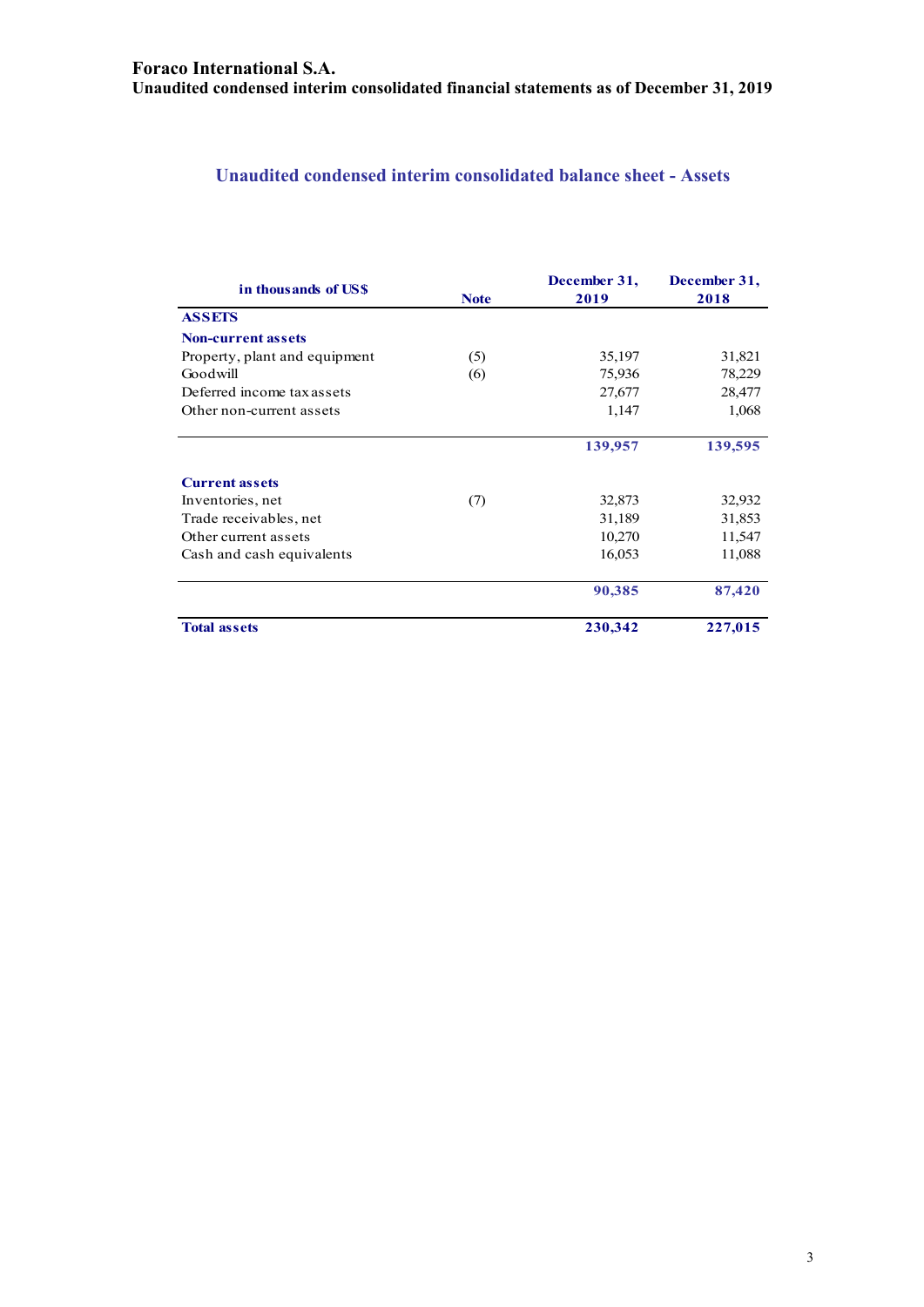## **Unaudited condensed interim consolidated balance sheet – Equity and Liabilities**

| in thousands of US\$                                              | <b>Note</b> | 2019       | December 31, December 31,<br>2018 |
|-------------------------------------------------------------------|-------------|------------|-----------------------------------|
| <b>EQUITY</b>                                                     |             |            |                                   |
| Capital and reserves attributable to the Company's equity holders |             |            |                                   |
| Share capital                                                     |             | 1,772      | 1,772                             |
| Share premium and retained earnings                               |             | 151,559    | 150,474                           |
| Other reserves                                                    |             | (122, 335) | (114, 478)                        |
|                                                                   |             | 30,996     | 37,768                            |
| Non-controlling interests                                         |             | 5,682      | 3,026                             |
| <b>Total equity</b>                                               |             | 36,678     | 40,794                            |
| <b>LIABILITIES</b>                                                |             |            |                                   |
| <b>Non-current liabilities</b>                                    |             |            |                                   |
| Borrowings - Non-current portion of long term debt                | (8)         | 133,961    | 131,863                           |
| Lease obligations - Non current portion                           | (8)         | 2,910      |                                   |
| Deferred income tax liabilities                                   |             | 3,457      | 2,870                             |
| Provisions for other liabilities and charges                      | (9)         | 405        | 388                               |
| <b>Current liabilities</b>                                        |             |            |                                   |
| Trade payables                                                    |             | 20,301     | 22,361                            |
| Other payables                                                    |             | 19,012     | 17,095                            |
| Current income tax liabilities                                    |             | 1,084      | 1,540                             |
| Borrowings - Current portion of long term debt                    | (8)         | 2,817      | 2,740                             |
| Borrowings - Current portion of drawn credit lines                | (8)         | 8,149      | 6,900                             |
| Lease obligations - Current portion                               | (8)         | 1,241      |                                   |
| Provisions for other liabilities and charges                      | (9)         | 328        | 465                               |
| <b>Total liabilities</b>                                          |             | 193,665    | 186,222                           |
| <b>Total equity and liabilities</b>                               |             | 230,342    | 227,015                           |
| Net debt excluding operating lease obligations under IFRS 16      |             | 128,874    | 130,415                           |

*Net debt excluding operating lease obligations is a non IFRS measure and corresponds to the current and non-current portion of borrowings, net of cash and cash equivalents*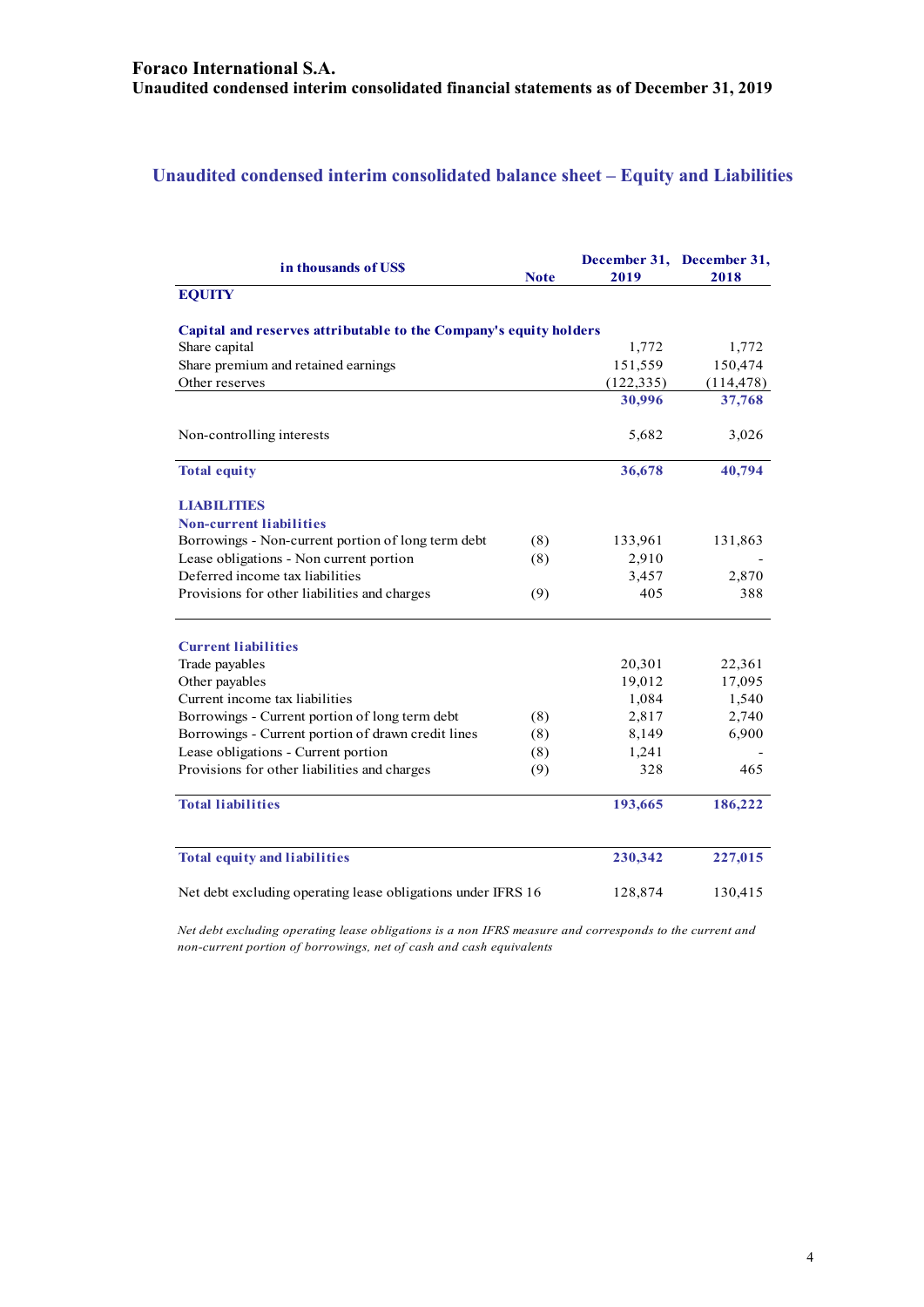## **Unaudited condensed interim consolidated income statement**

| In thousands of US\$                                                                                                                 |             | Three-month period ended<br>December 31, |           | <b>Year ended</b><br>December 31, |            |
|--------------------------------------------------------------------------------------------------------------------------------------|-------------|------------------------------------------|-----------|-----------------------------------|------------|
|                                                                                                                                      | <b>Note</b> | 2019                                     | 2018      | 2019                              | 2018       |
| Revenue                                                                                                                              | (4)         | 48,379                                   | 47,992    | 205,444                           | 180,046    |
| Cost of sales                                                                                                                        | (11)        | (39, 459)                                | (42, 545) | (173, 344)                        | (158, 161) |
| <b>Gross profit</b>                                                                                                                  |             | 8,920                                    | 5,447     | 32,100                            | 21,885     |
| Selling, general and administrative expenses<br>Other operating income / (expense), net                                              | (11)        | (5,336)                                  | (5,265)   | (21, 149)                         | (20,771)   |
| <b>Operating profit / (loss)</b>                                                                                                     |             | 3,584                                    | 182       | 10,951                            | 1,114      |
| Finance costs                                                                                                                        |             | (2,128)                                  | (2,400)   | (8, 454)                          | (8,891)    |
| Profit / (loss) before income tax                                                                                                    |             | 1,456                                    | (2,218)   | 2,497                             | (7, 777)   |
| Income tax (expense) / profit                                                                                                        | (12)        | 813                                      | (1, 415)  | 135                               | (2,853)    |
| Profit / (loss) for the period                                                                                                       |             | 2,269                                    | (3,633)   | 2,632                             | (10,630)   |
| Attributable to:<br>Equity holders of the Company                                                                                    |             | 2.756                                    | (3,931)   | 1,085                             | (10,616)   |
| Non-controlling interests                                                                                                            |             | (487)                                    | 298       | 1,547                             | (546)      |
| Earnings per share for profit attributable to the equity holders of the Company during the period (expressed in US cents per share): |             |                                          |           |                                   |            |
| - basic                                                                                                                              | (15)        | 3.07                                     | (4.37)    | 1.21                              | (11.83)    |
| - diluted                                                                                                                            | (15)        | 2.99                                     | (4.37)    | 1.18                              | (11.83)    |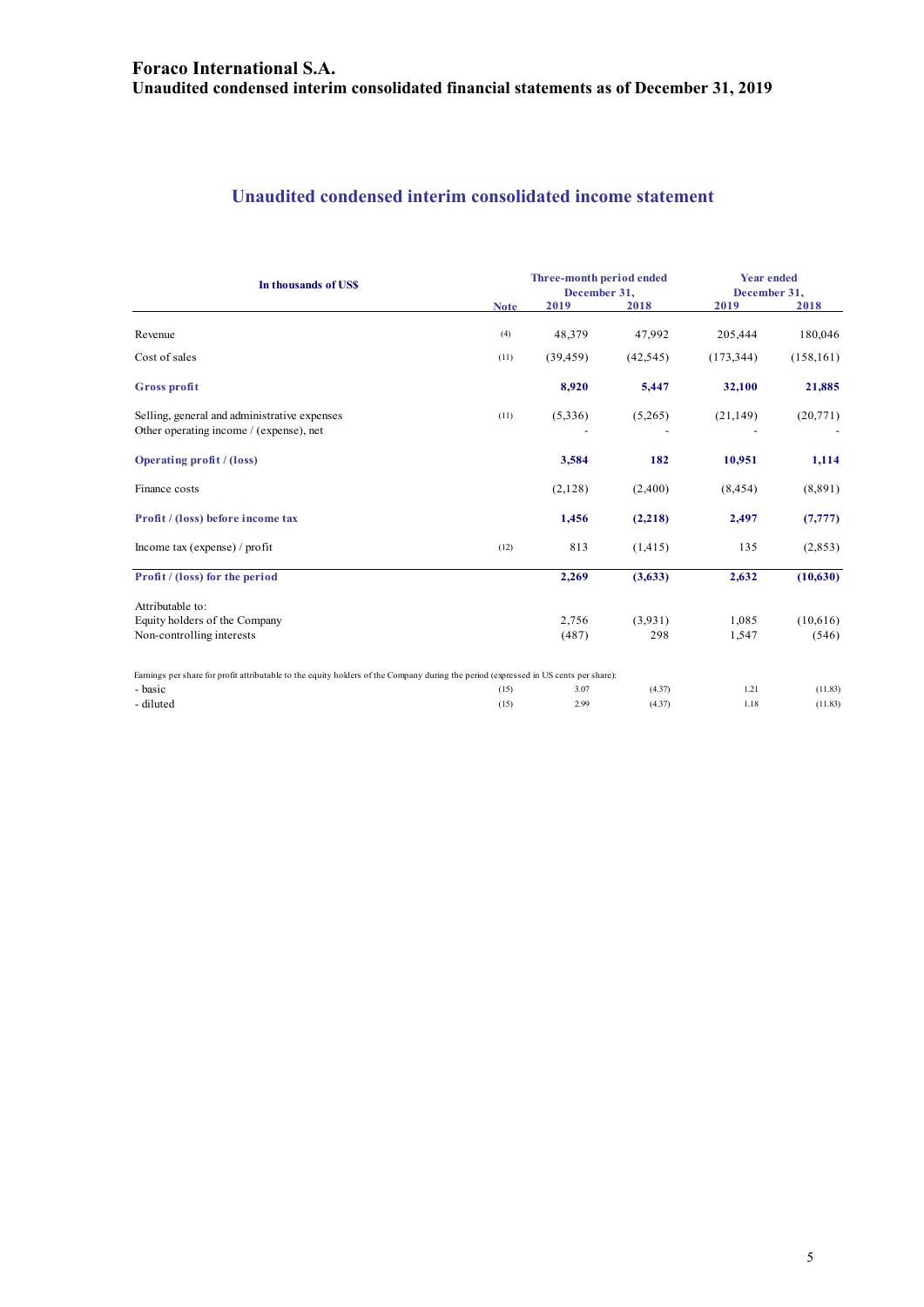## **Unaudited condensed interim consolidated statement of changes in equity**

|                                            | <b>Attributable to equity holders of the Company</b> |                                                                      |                          |              | Non-                            | <b>Total</b>  |
|--------------------------------------------|------------------------------------------------------|----------------------------------------------------------------------|--------------------------|--------------|---------------------------------|---------------|
| in thousands of USS                        | <b>Share</b><br>Capital                              | <b>Share</b><br>Premium<br>and<br><b>Retained</b><br><b>Earnings</b> | Other<br><b>Reserves</b> | <b>Total</b> | controlling<br><i>interests</i> | <b>Equity</b> |
| <b>Balance at January 1, 2018</b>          | 1,772                                                | 160,980                                                              | (97,902)                 | 64,850       | 4,297                           | 69,147        |
| Profit / (loss) for the period             |                                                      | (10,616)                                                             |                          | (10,616)     | (14)                            | (10,630)      |
| Currency translation differences           |                                                      | $\overline{\phantom{0}}$                                             | (16, 570)                | (16, 570)    | (770)                           | (17,340)      |
| Employee share-based compensation          |                                                      |                                                                      | 181                      | 181          |                                 | 181           |
| Exercise of share-based compensation       |                                                      | 110                                                                  | (110)                    |              |                                 |               |
| Treasury shares purchased (see Note 10)    |                                                      |                                                                      | (77)                     | (77)         |                                 | (77)          |
| Dividend paid to non controlling interests |                                                      |                                                                      |                          |              | (487)                           | (487)         |
| <b>Balance at December 31, 2018</b>        | 1,772                                                | 150,474                                                              | (114, 478)               | 37,768       | 3,026                           | 40,794        |
| <b>Balance at January 1, 2019</b>          | 1,772                                                | 150,474                                                              | (114, 478)               | 37,768       | 3,026                           | 40,794        |
| Profit $/$ (loss) for the period           |                                                      | 1,085                                                                |                          | 1,085        | 1,547                           | 2,632         |
| Currency translation differences           |                                                      | $\overline{\phantom{0}}$                                             | (8,017)                  | (8,017)      | 964                             | (7,053)       |
| Employee share-based compensation          |                                                      |                                                                      | 180                      | 180          |                                 | 180           |
| Increased Capital                          |                                                      |                                                                      |                          |              | 1,192                           | 1,192         |
| Treasury shares purchased (see Note 10)    |                                                      |                                                                      | (19)                     | (19)         |                                 | (19)          |
| Dividend paid to non controlling interests |                                                      |                                                                      |                          |              | (1,046)                         | (1,046)       |
| <b>Balance at December 31, 2019</b>        | 1,772                                                | 151,558                                                              | (122, 335)               | 30,996       | 5,682                           | 36,679        |

## **Unaudited statement of comprehensive income**

| <b>Year ended</b>    |                      |  |  |  |
|----------------------|----------------------|--|--|--|
| December 31,<br>2019 | December 31,<br>2018 |  |  |  |
| 2,632                | (10,630)             |  |  |  |
| (7,054)              | (17,340)             |  |  |  |
| (4, 422)             | (27,970)             |  |  |  |
|                      |                      |  |  |  |
| (6, 932)             | (27, 186)            |  |  |  |
| 2,511                | (784)                |  |  |  |
|                      |                      |  |  |  |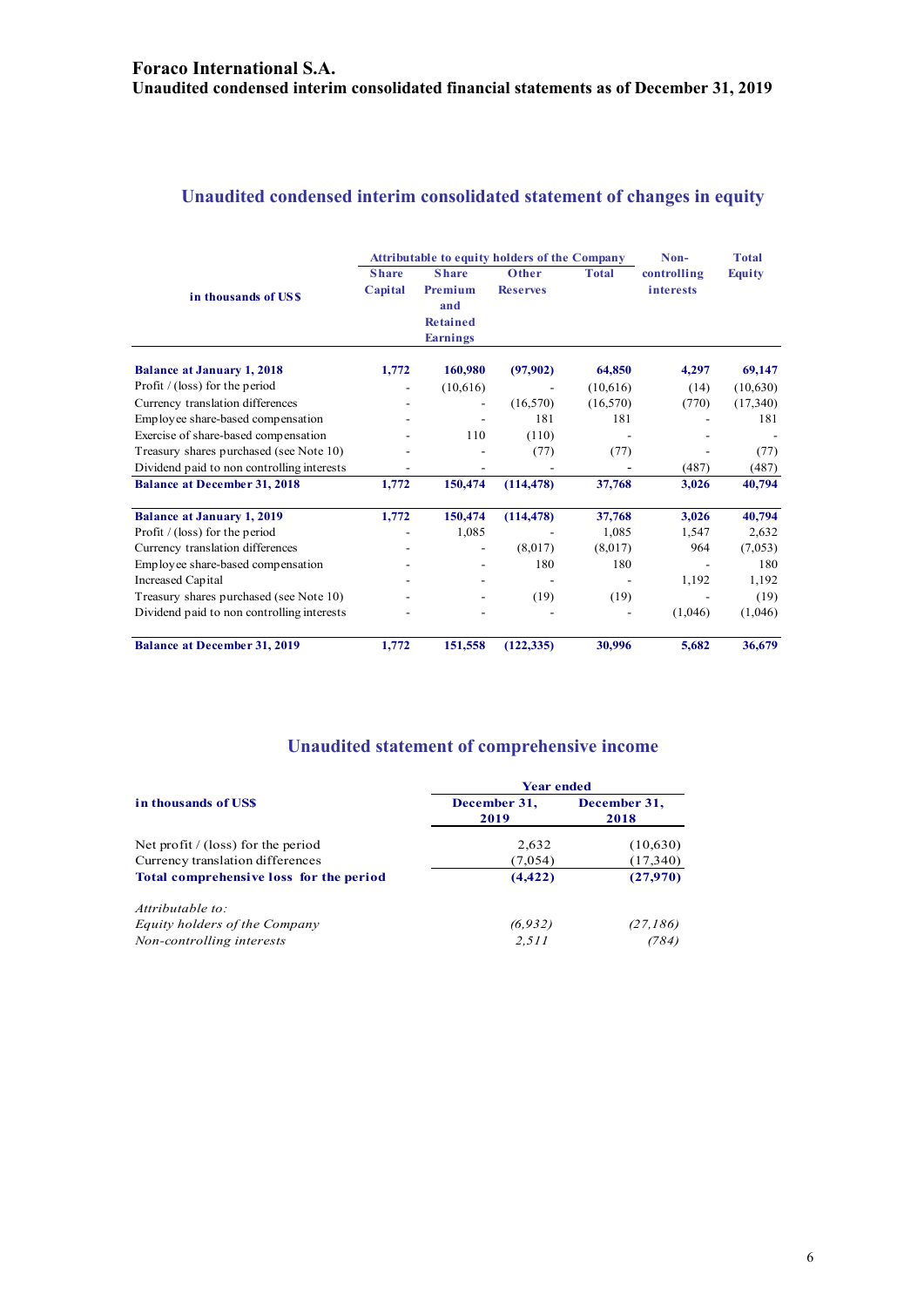## **Unaudited condensed interim consolidated cash flow statement**

| in thousands of US\$                                                                                        | Year ended December 31, |           |  |
|-------------------------------------------------------------------------------------------------------------|-------------------------|-----------|--|
|                                                                                                             | 2019                    | 2018      |  |
| Profit / (loss) for the period                                                                              | 2,632                   | (10,630)  |  |
| Adjustments for:                                                                                            |                         |           |  |
| - Depreciation, amortization and impairment (see Note 11)                                                   | 18,119                  | 16,787    |  |
| - Non-cash changes in provisions and considerations payable                                                 |                         | 112       |  |
| - (Gain) / loss on sale and disposal of assets                                                              |                         |           |  |
| - Share-based compensation expenses (see Note 11)                                                           | 180                     | 181       |  |
| - Income tax expenses / (profit) (see Note 12)                                                              | (135)                   | 2,853     |  |
| - Finance costs, net                                                                                        | 8,455                   | 8,891     |  |
| Cash generated from operations before changes in operating                                                  |                         |           |  |
| assets and liabilities                                                                                      | 29,251                  | 18,194    |  |
| Changes in operating assets and liabilities:                                                                |                         |           |  |
| - Inventories                                                                                               | 55                      | (1,962)   |  |
| - Trade accounts receivable and other receivables                                                           | 2,071                   | (9,317)   |  |
| - Trade accounts payable and other payables                                                                 | (2,763)                 | 4,433     |  |
| Cash generated from / (used in) operations                                                                  | 28,614                  | 11,348    |  |
| - Interest paid, net                                                                                        | (3,364)                 | (3,374)   |  |
| - Income tax paid                                                                                           | (4,696)                 | (2,404)   |  |
| Net cash flow from / (used in) operating activities                                                         | 20,554                  | 5,570     |  |
| Purchase of property, plant and equipment (*)                                                               | (12, 533)               | (12,743)  |  |
| Net cash generated from / (used in) investing activities                                                    | (12, 533)               | (12, 743) |  |
| Proceeds from issuance of borrowings, net of issuance costs                                                 | 938                     | 518       |  |
| Proceeds from issuance of bonds, net of issuance costs                                                      |                         | 5,863     |  |
| Repayments of borrowings                                                                                    | (2,629)                 | (2,503)   |  |
| Repayments of lease obligations                                                                             | (864)                   |           |  |
| Proceeds from / (repayment of) short term credit facilities                                                 | 1,394                   | 1,423     |  |
| Acquisition of treasury shares (see Note 10)                                                                | (19)                    | (77)      |  |
| Dividends paid to non-controlling interests                                                                 | (1,046)                 | (487)     |  |
| Net cash generated from / (used in) financing activities                                                    | (2,226)                 | 4,737     |  |
|                                                                                                             |                         |           |  |
| Exchange differences on cash and cash equivalents<br>Net increase / (decrease) in cash and cash equivalents | (830)<br>4,965          | (1,051)   |  |
|                                                                                                             |                         | (3, 487)  |  |
| Cash and cash equivalents at beginning of the period                                                        | 11,089                  | 14,575    |  |
| Cash and cash equivalents at end of the period                                                              | 16,054                  | 11,088    |  |
| (*) Excluding acquisition financed through leases                                                           | None                    | None      |  |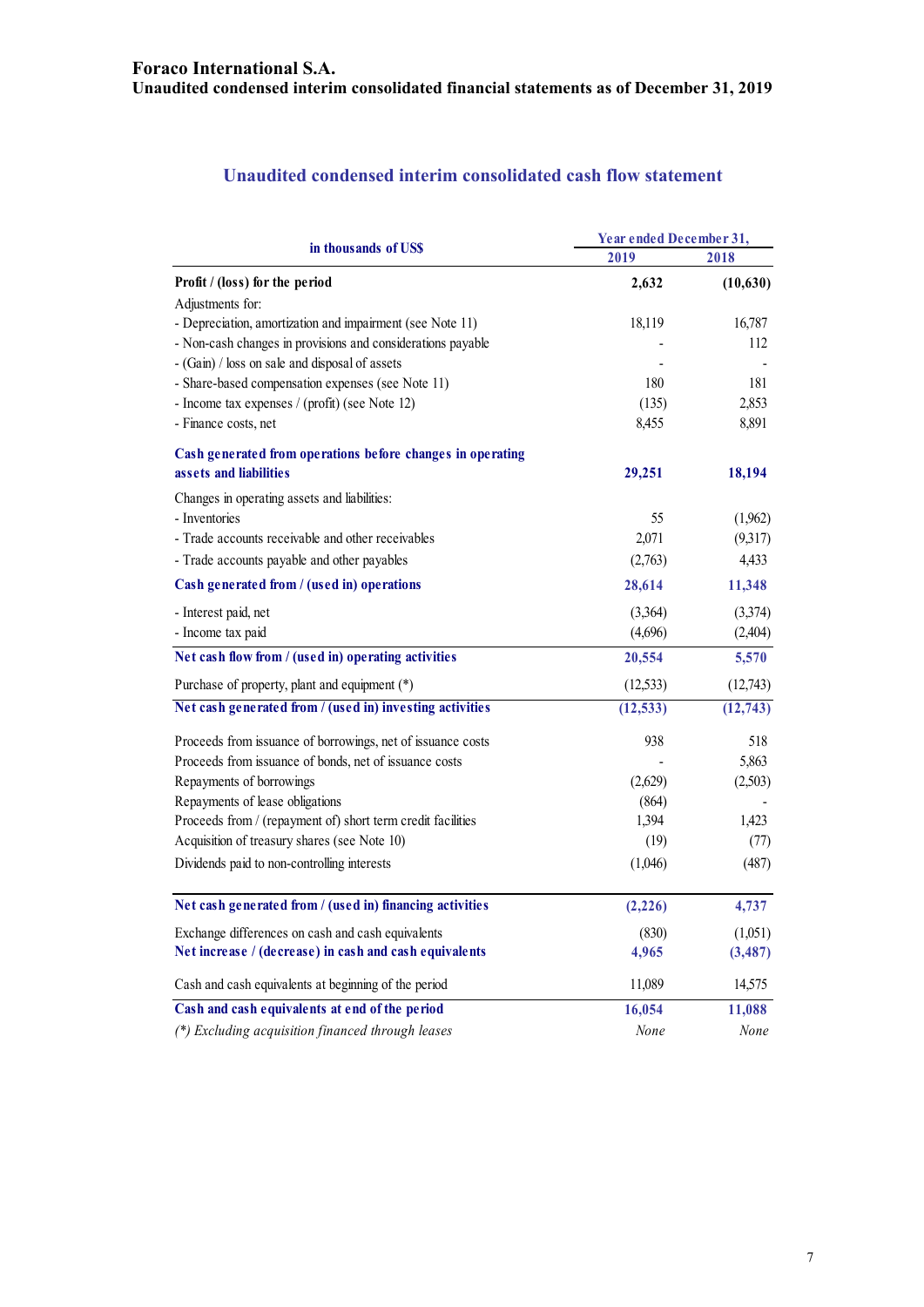**Selected notes to the unaudited condensed interim consolidated financial statements** 

## **1. Basis of preparation**

These unaudited condensed interim financial statements have been prepared in accordance with IAS 34, Interim Financial Reporting. All material intercompany balances have been eliminated. Because all the disclosures required by IFRS are not included, these interim statements should be read in conjunction with the audited financial statements of Foraco International S.A. and its subsidiaries ("Foraco" or the "Company") for the year ended December 31, 2018.

Except when otherwise stated, all amounts are presented in thousands of US\$, which is the presentation currency of the Company.

## **2. Selected notes on critical accounting policies and new accounting pronouncements**

## **2.1. Accounting policies**

The accounting policies have been consistently applied with those of the annual financial statements for the year ended December 31, 2018 except for the following: during the year, the income tax expense is recognized based on Management's best estimate of the average annual income tax rate expected for the full financial year on a tax jurisdiction by tax jurisdiction basis. In the last quarter of each fiscal year, Management determines the effective income tax rate for the full year based on the anticipated actual tax returns to be filed and the effective contribution of each tax jurisdiction to the consolidated financial statements.

## **2.2. Seasonal fluctuations**

The worldwide presence of the Company reduces its overall exposure to seasonality and its influence on business activity, the first quarter being the weakest. In West Africa, most of the Company's operations are suspended between July and October due to the rainy season. In Canada, seasonal slow periods occur during the winter freeze and spring thaw or break-up periods. Depending on the latitude, this can occur anytime from October until late December (freezing) and from mid-April through to mid-June (break-up). Operations at mining sites continue throughout the year. Russia is also affected by the winter period during which operations are suspended. In Asia Pacific and in South America, where the Company operates exclusively in the Mining segment, a seasonal slowdown in activity occurs around year-end during the vacation period. Certain contracts are also affected in Chile in July and August when the winter season peaks.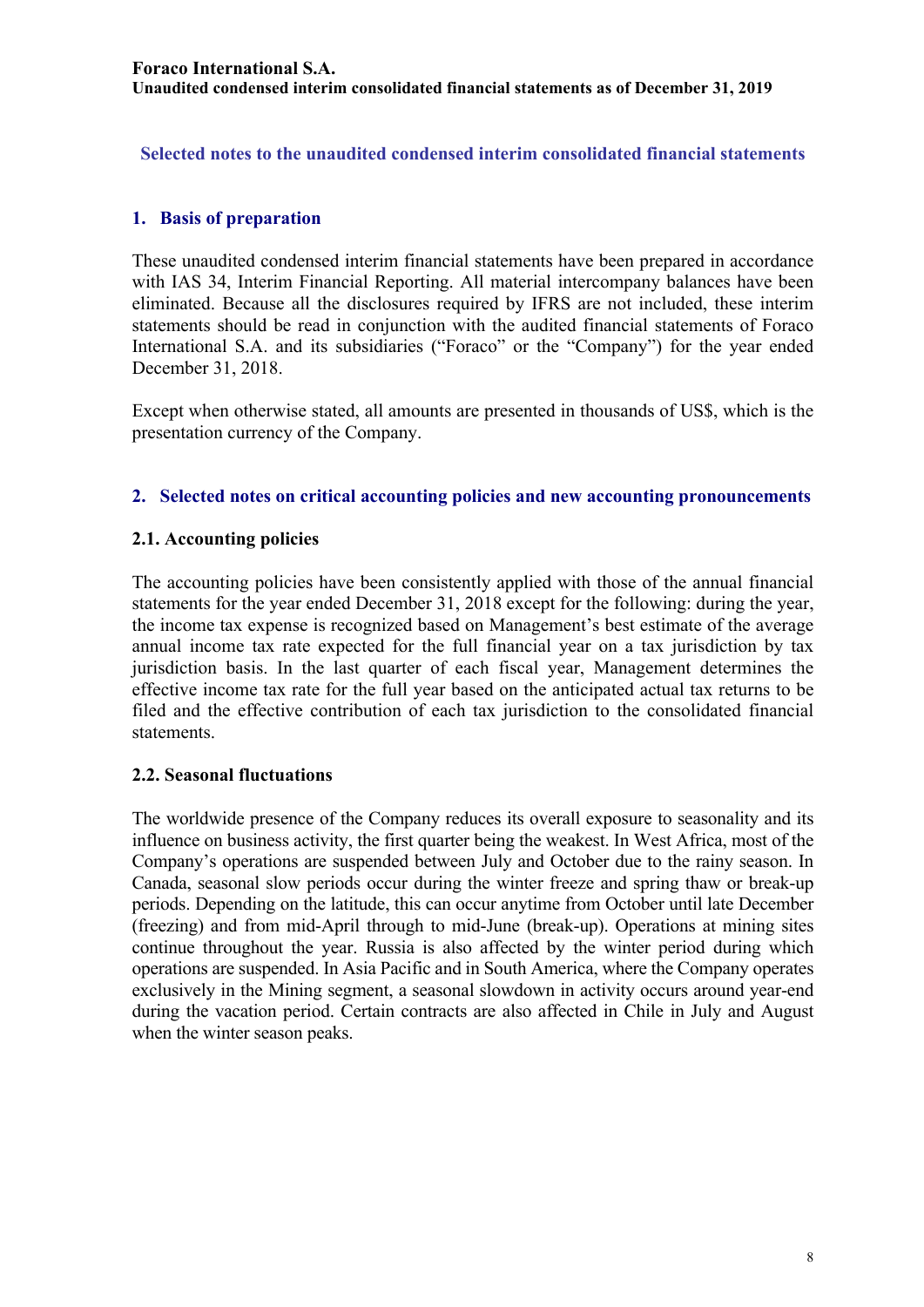## **2.3. Going concern**

Going concern is assessed based on internal forecasts and projections that take into account the trend in the business in which the Company operates and its capacity to address the market and deliver its services. On the basis of the above, the Company believes that it will have adequate financial resources to continue in operation for a period of at least twelve months. Accordingly, the Company continues to adopt the going concern basis in preparing its financial statements.

As part of the May 2017 debt reorganization, certain key financial covenants were set including minimum cash, leverage ratio and limitation to capital expenditure. As at December 31, 2019, the Company met its covenants. Nothing indicates that the Company will not respect its covenants going forward within the next twelve month period.

## **2.4. Impairment testing**

As at December 31, 2019, the Company performed impairment tests at the level of each geographic region using the carrying value of the Company's long-lived assets based on the expected discounted cash flows method. Based on the internal forecasts and projections made, the expected discounted future cash flows exceeded each of the long-lived asset's carrying amount for each geographic region and accordingly no impairment was recognized as at December 31, 2019.

## **2.5. Deferred tax valuation allowance**

The Company's policy is to recognize deferred tax assets only when they can be recovered within a reasonable timeframe. As a general rule, the Company recognizes deferred tax assets only when they can be used against taxable profit generally within five years or when available tax opportunities exist. On this basis, the Company has adopted a partial recognition based approach and has recorded certain valuation allowances.

## **2.6. New accounting pronouncements**

## *Standards, amendments and interpretations to existing standards that were adopted by the Company during the period*

- $\bullet$  IFRS 16, Leases (January 1, 2019)
- Amendments to IAS 19
- Annual improvement 2014 2016; amendments to IFRS 3, IFRS 11, IAS 23 and IAS 12.

The adoption of IFRS 16 resulted in the recognition on rights-of-use assets and lease obligations of US\$ 4.4 million as at January 1, 2019. The Company applied the simplified transition method, where the cumulative effect of initially applying the Standard is recognized at the date of initial application.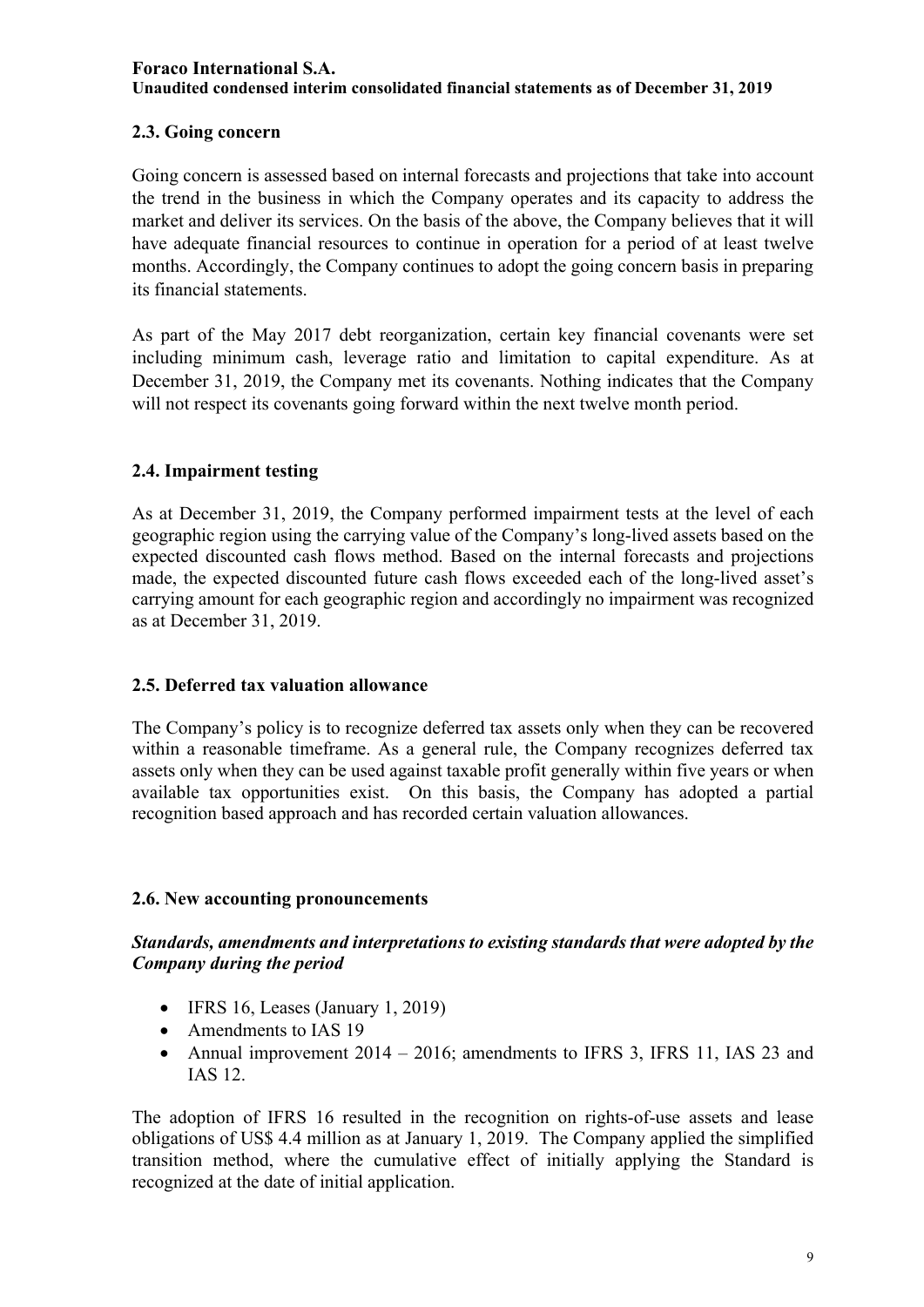The application of the other standards and amendments has not had any material impact on the consolidated financial statements.

## *Standards, amendments and interpretations to existing standards that are not yet mandatory effective and have not been early adopted by the Company*

The following standards and amendments to existing standards have been published and are mandatory for the Group's accounting periods beginning on or after January 1, 2020, but have not been early adopted by the Group:

• Annual improvement  $2015 - 2017$ : modifications to IFRS 9 Financial instruments and IFRS 16 Leases

The application of the new amendments is not expected to have a material impact on the consolidated financial statements.

## **3. Financial risk management**

The Company is exposed to a variety of financial risks through its activity, including: liquidity risk, currency risk, cash transfer restriction, interest rate / re-investment risk, financial counter-party risk and credit risk.

A significant portion of the cash flows of the Company are denominated in Canadian Dollars, Euros, Australian Dollars, Brazilian Real, Chilean Pesos, Russian Rubbles and US Dollars. The financial performance and position as reported in US\$ are dependent on the fluctuations of the US\$ against the other mentioned currencies of the Group.

## **4. Segment information**

The business segment information for the three-month periods ended December 31, 2019 and December 31, 2018 is as follows:

|                                       | <b>Mining</b> |        | <b>Water</b> |       | Group        |         |
|---------------------------------------|---------------|--------|--------------|-------|--------------|---------|
| Three-month period ended              | December 31,  |        | December 31, |       | December 31, |         |
|                                       | 2019          | 2018   | 2019         | 2018  | 2019         | 2018    |
| Revenue                               | 46.499        | 46.566 | 1,880        | 1,426 | 48,379       | 47,992  |
| Gross profit $/$ (loss)               | 8,669         | 5,794  | 251          | (347) | 8,920        | 5,447   |
| Operating profit $/$ (loss)           | 3,540         | 685    | 44           | (503) | 3,584        | 182     |
| Finance costs                         | n/a           | n/a    | n/a          | n/a   | (2,128)      | (2,400) |
| Profit / (Loss) before income tax     | n/a           | n/a    | n/a          | n/a   | 1,456        | (2,218) |
| Income tax profit / (expense)         | n/a           | n/a    | n/a          | n/a   | 813          | (1,415) |
| <b>Profit</b> / (Loss) for the period | n/a           | n/a    | n/a          | n/a   | 2.269        | (3,633) |

The business segment information for the year ended December 31, 2019 and December 31, 2018 is as follows: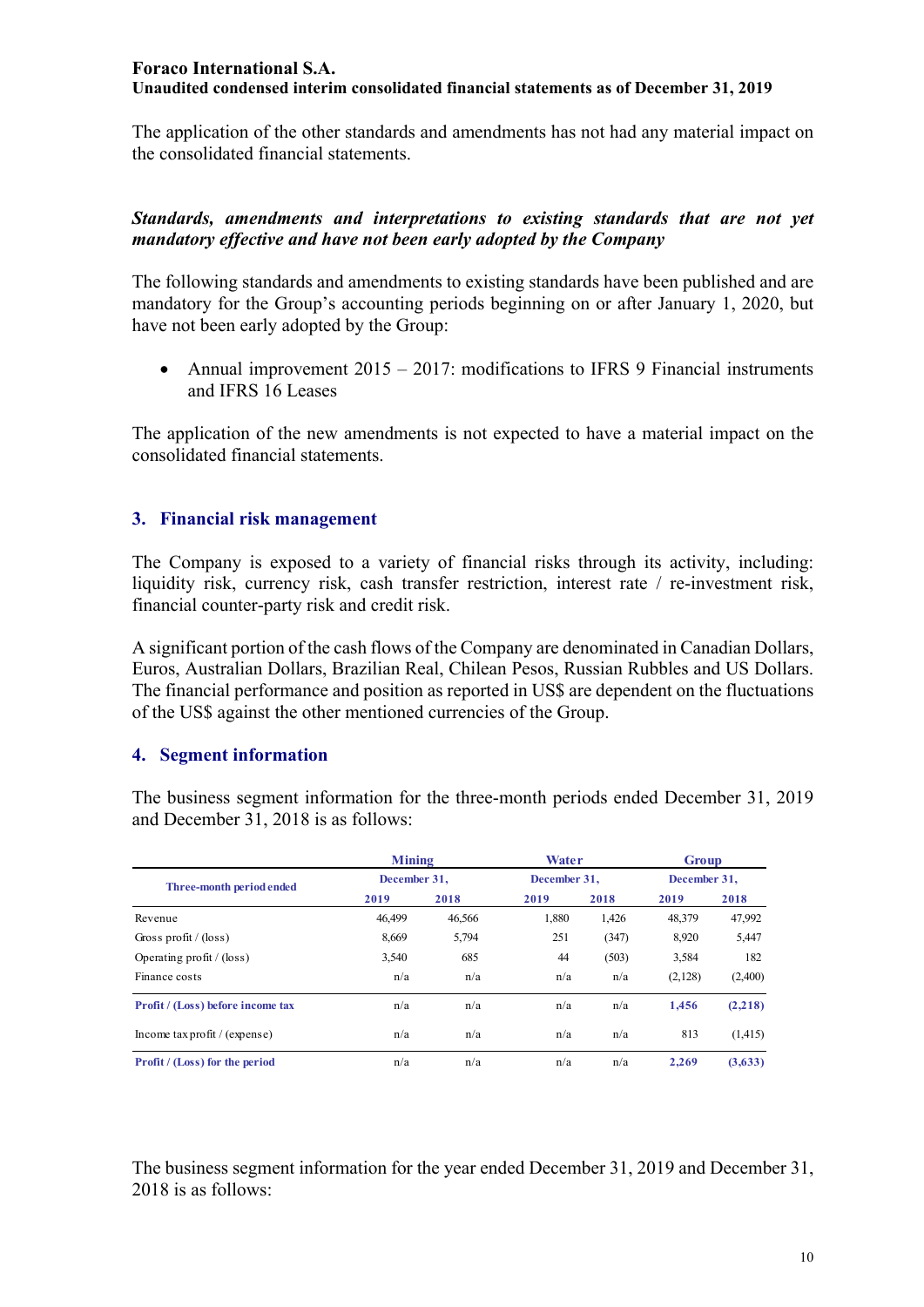#### **Foraco International S.A.**

**Unaudited condensed interim consolidated financial statements as of December 31, 2019** 

|                                       | <b>Mining</b> |              | Water |              | Group    |              |
|---------------------------------------|---------------|--------------|-------|--------------|----------|--------------|
| <b>Year ended</b>                     |               | December 31, |       | December 31. |          | December 31, |
|                                       | 2019          | 2018         | 2019  | 2018         | 2019     | 2018         |
| Revenue                               | 199,327       | 174,940      | 6.117 | 5,106        | 205,444  | 180,046      |
| Gross profit / $(\text{loss})$        | 31.286        | 22,101       | 815   | (216)        | 32,101   | 21,885       |
| Operating profit $/$ (loss)           | 10,784        | 2,234        | 168   | (1,120)      | 10,952   | 1,114        |
| Finance costs                         | n/a           | n/a          | n/a   | n/a          | (8, 454) | (8,890)      |
| Profit / (Loss) before income tax     | n/a           | n/a          | n/a   | n/a          | 2,498    | (7, 776)     |
| Income tax profit / (expense)         | n/a           | n/a          | n/a   | n/a          | 135      | (2,853)      |
| <b>Profit</b> / (Loss) for the period | n/a           | n/a          | n/a   | n/a          | 2.633    | (10,629)     |

The following is a summary of sales to external customers by geographic area for the threemonth periods ended December 31, 2019 and December 31, 2018:

| Three-month period ended       | <b>December 31, 2019</b> | <b>December 31, 2018</b> |
|--------------------------------|--------------------------|--------------------------|
| Europe, Middle East and Africa | 12,931                   | 11,087                   |
| South America                  | 10,145                   | 12,605                   |
| North America                  | 16,245                   | 17,096                   |
| Asia Pacific                   | 9.058                    | 7.204                    |
| Net sales                      | 48,379                   | 47,992                   |

The following is a summary of sales to external customers by geographic area for the year ended December 31, 2019 and December 31, 2018:

| <b>Year ended</b>              | <b>December 31, 2019</b> | <b>December 31, 2018</b> |
|--------------------------------|--------------------------|--------------------------|
| Europe, Middle East and Africa | 52,386                   | 44,603                   |
| South America                  | 46,404                   | 36,479                   |
| North America                  | 70,499                   | 68,012                   |
| Asia Pacific                   | 36,155                   | 30,952                   |
| <b>Net sales</b>               | 205,444                  | 180,046                  |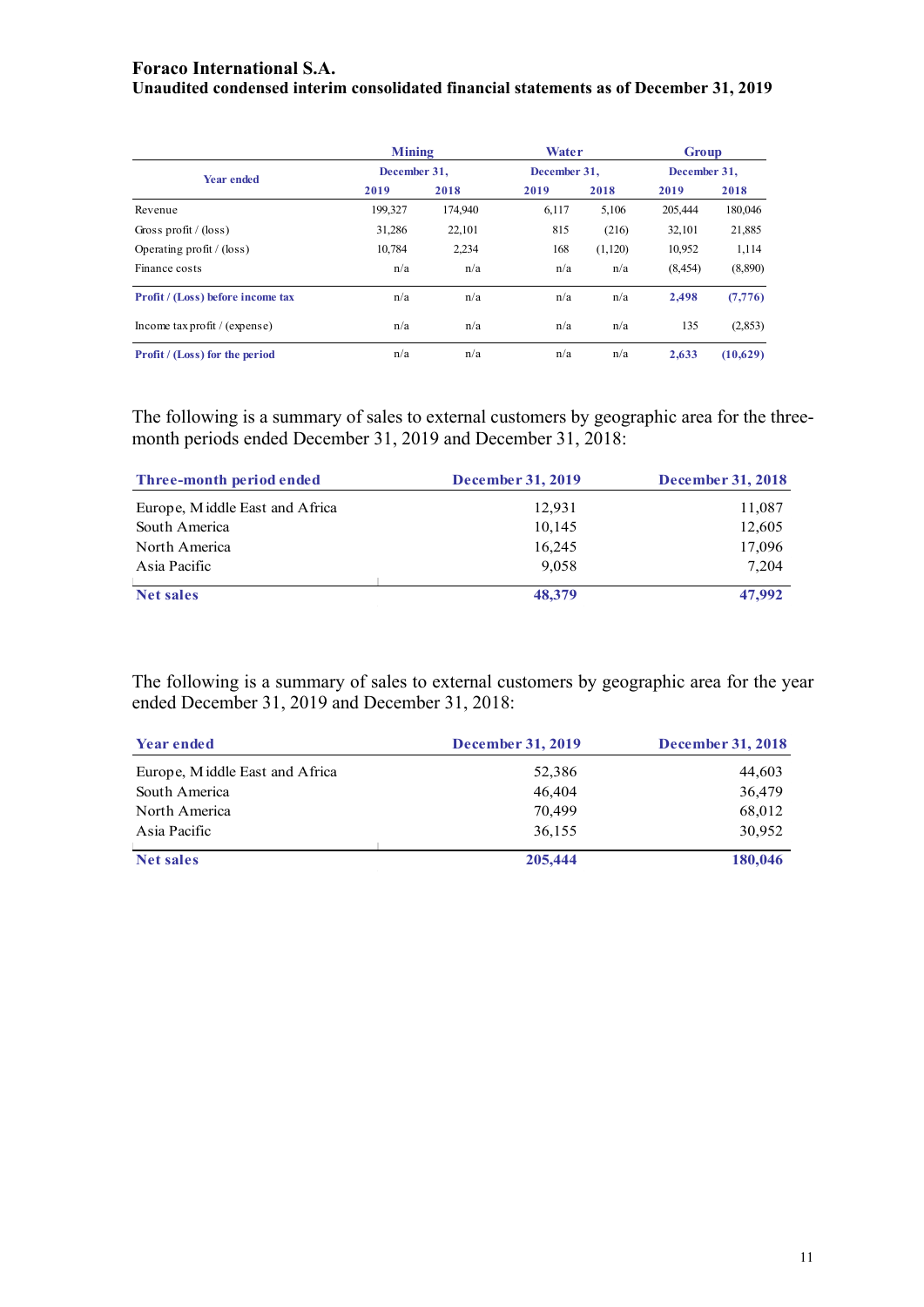#### **Foraco International S.A.**

**Unaudited condensed interim consolidated financial statements as of December 31, 2019** 

## **5. Property, plant and equipment**

|                                | Land $\&$<br><b>Buildings</b> | <b>Drilling</b><br>equipment<br>& tools | <b>Automotive</b><br>equipment | <b>Office</b><br>furniture $\&$<br>other | <b>Rights of</b><br><b>use</b> | <b>Total</b> |
|--------------------------------|-------------------------------|-----------------------------------------|--------------------------------|------------------------------------------|--------------------------------|--------------|
|                                |                               |                                         |                                | equipment                                |                                |              |
| Year ended December 31, 2018   |                               |                                         |                                |                                          |                                |              |
| Opening net book amount        | 2,073                         | 32,447                                  | 3,230                          | 302                                      | ۰                              | 38,054       |
| Additions                      | 35                            | 12,354                                  | 437                            | 145                                      | $\overline{\phantom{0}}$       | 12,971       |
| Exchange differences           | (101)                         | (1,866)                                 | (505)                          | (26)                                     |                                | (2,498)      |
| Disposals or retirements       | (1)                           | (120)                                   | (8)                            | (1)                                      |                                | (130)        |
| Depreciation expense           | (216)                         | (14,889)                                | (1,337)                        | (134)                                    | $\overline{\phantom{0}}$       | (16, 576)    |
| <b>Closing net book value</b>  | 1,790                         | 27,926                                  | 1,817                          | 286                                      | ٠                              | 31,821       |
| Year ended December 31, 2019   |                               |                                         |                                |                                          |                                |              |
| Opening net book amount        | 1,790                         | 27,926                                  | 1,817                          | 286                                      |                                | 31,821       |
| First-time adoption of IFRS 16 |                               |                                         |                                |                                          | 4,389                          | 4,389        |
| Additions                      | 13                            | 12,862                                  | 898                            | 260                                      | 861                            | 14,894       |
| Exchange differences           | 10                            | 2,555                                   | 47                             | 1                                        | (9)                            | 2,604        |
| Disposals or retirements       |                               | (379)                                   | (17)                           |                                          |                                | (396)        |
| Depreciation expense           | (173)                         | (15,802)                                | (931)                          | (142)                                    | (1,065)                        | (18, 113)    |
| <b>Closing net book value</b>  | 1,640                         | 27,162                                  | 1,814                          | 405                                      | 4,176                          | 35,197       |

Property, plant and equipment (PP&E) consists of the following:

As part of IFRS 16 implementation, the Company recognized rights of use asset amounting to US\$ 4,389 thousand as at January  $1<sup>st</sup>$ , 2019. This mainly relates to rentals of operational facilities.

The PP&E depreciation expense and the intangible asset amortization expense have been charged to the income statement as follows:

| <b>Year ended</b>                                             | December 31,<br>2019 | December 31,<br>2018 |  |
|---------------------------------------------------------------|----------------------|----------------------|--|
| Cost of sales<br>Selling, general and administrative expenses | 17.527<br>592        | 16,758<br>29         |  |
| <b>Total depreciation and amortization</b>                    | 18,119               | 16,787               |  |

In the period ended December 31, 2019, the depreciation expense includes US\$ 1,065 thousand of depreciation expense of rights of use (nil in the period ended September 30, 2018), US\$ 318 thousand have been classified in Selling, general and administrative expenses.

#### **6. Goodwill**

Goodwill can be analyzed as follows:

|                                                                | December 31,<br>2019 | December 31,<br>2018 |  |
|----------------------------------------------------------------|----------------------|----------------------|--|
| <b>Goodwill at beginning of period</b><br>Exchange differences | 78,229<br>(2,293)    | 89,169<br>(10,940)   |  |
| Goodwill at end of the period                                  | 75,936               | 78,229               |  |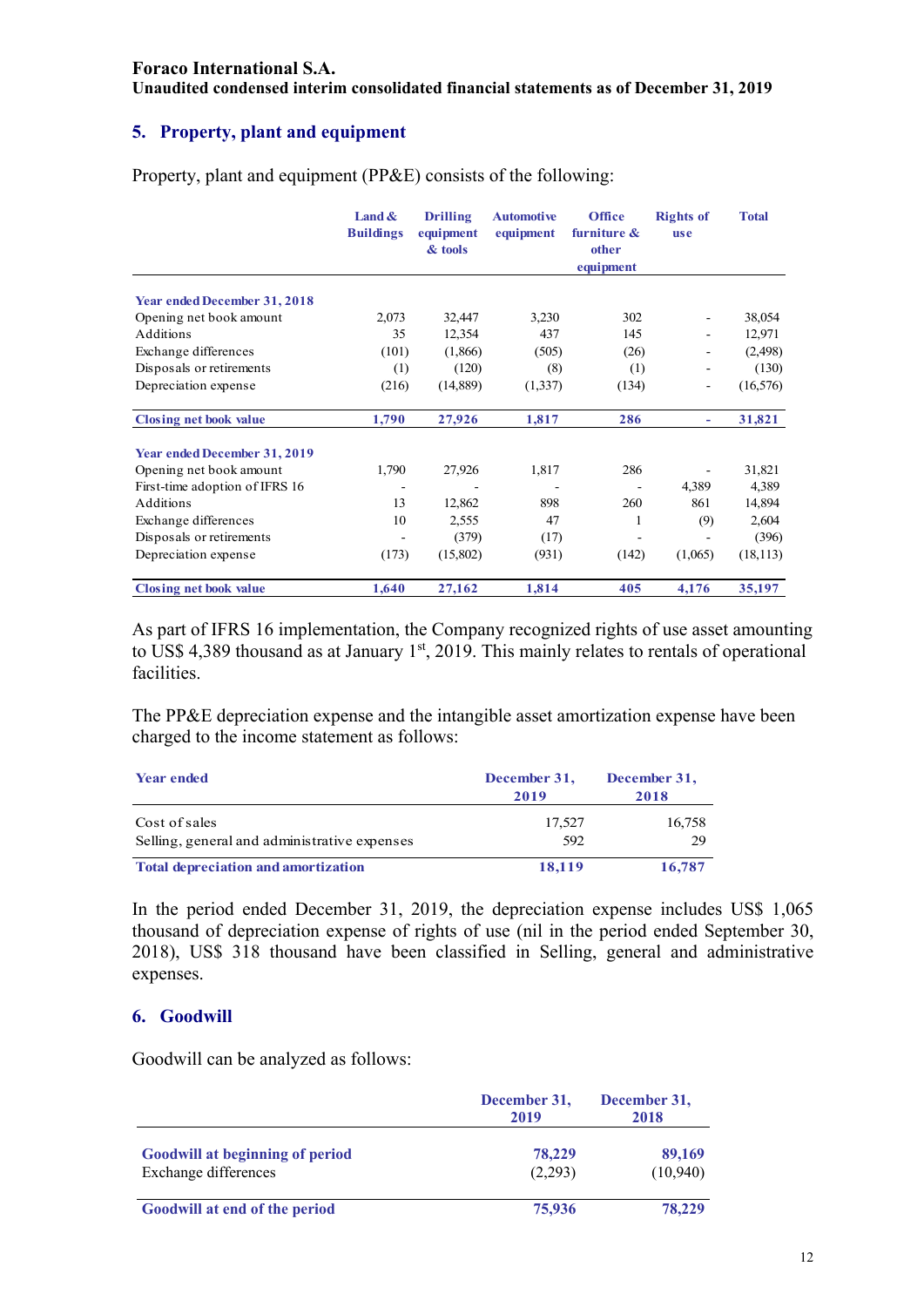Goodwill is allocated to the following geographic regions: South America (US\$ 53.9 million), North America (US\$ 8.7 million), Asia Pacific (US\$ 7.1 million) and Europe, Middle East and Africa (US\$ 6.2 million). The exchange differences are mainly generated by the variation in exchange rate between the Brazilian Real and the US Dollar.

## **7. Inventories**

Inventories break down as follows:

|                                                                | December 31,<br>2019 | December 31,<br>2018 |
|----------------------------------------------------------------|----------------------|----------------------|
| Spare parts and consumables, gross<br>Less inventory allowance | 32,873               | 32,932               |
| <b>Inventories</b> , net                                       | 32,873               | 32,932               |

The Company continually assesses spare parts and consumables and writes off obsolete inventories as soon as they are identified.

#### **8. Financial debt and lease obligations**

As at December 31, 2019, the maturity of financial debt can be analyzed as presented in the table below:

|                       | December 31, 2019 |
|-----------------------|-------------------|
| Credit lines          | 8,149             |
| Long-term debt        |                   |
| Within one year       | 2,817             |
| Between 1 and 2 years | 1,051             |
| Between 2 and 3 years | 132,626           |
| Between 3 and 4 years | 284               |
| Between 4 and 5 years |                   |
| Total                 | 144,927           |

The borrowing above is mainly denominated in Euros.

The reconciliation of the financial debt between December 31, 2018 and September 30, 2019 is as follows:

| Debt as at December 31, 2018         | (141,503)  |  |  |
|--------------------------------------|------------|--|--|
| Proceeds from issuance of borrowings | (938)      |  |  |
| Repayment of borrowings              | 2,629      |  |  |
| Net increase in bank overdrafts      | (1, 394)   |  |  |
| Capitalized Interests                | (5,516)    |  |  |
| Foreign exchange                     | 1,795      |  |  |
| Debt as at December 31, 2019         | (144, 927) |  |  |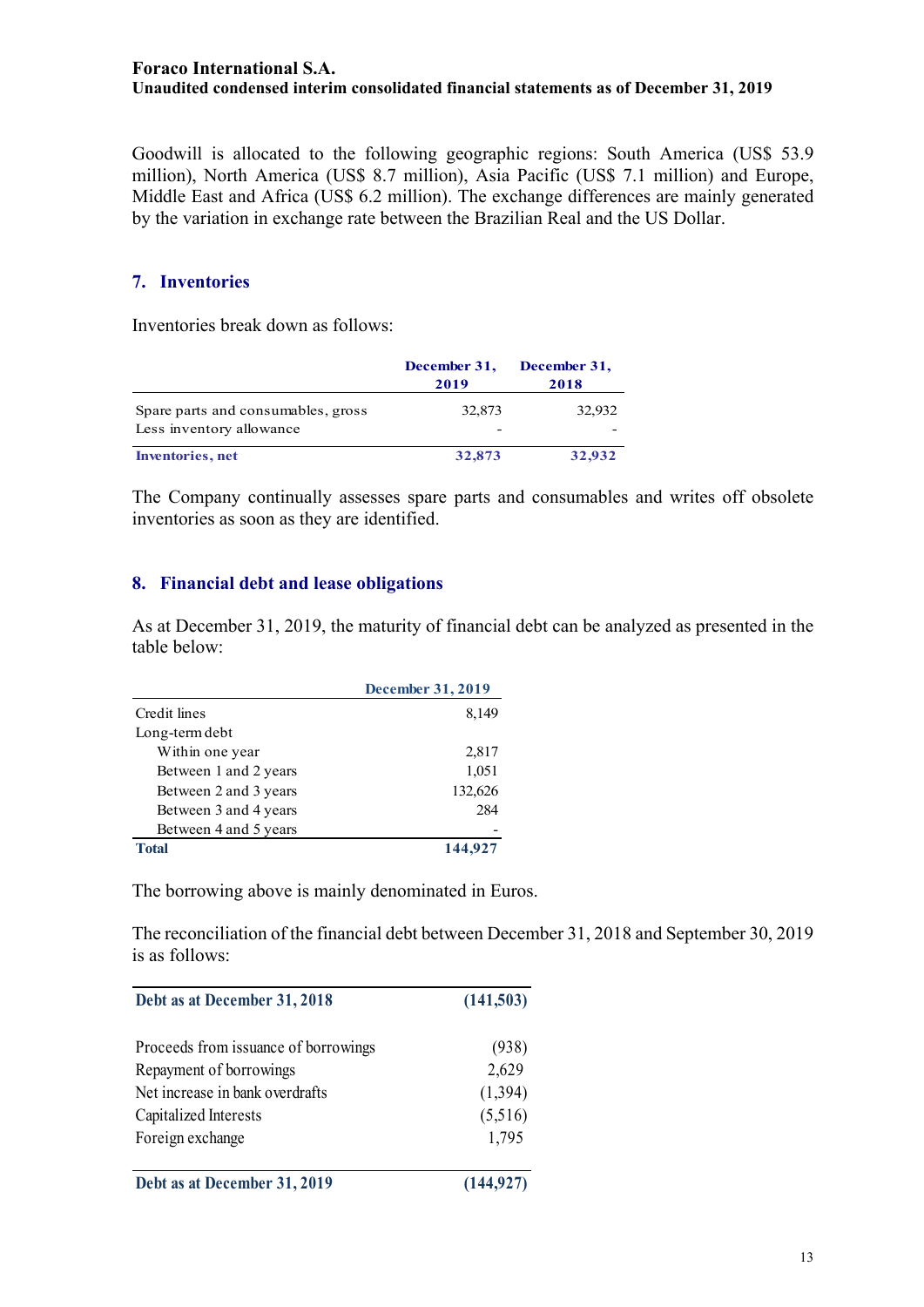As part of the implementation of IFRS 16, the Company recognized lease obligations amounting to US\$ 4,389 thousand as at January  $1<sup>st</sup>$ , 2019. As at December 31, 2019, the corresponding amount is US\$ 4,151 thousand.

## **9. Provisions**

Provisions comprise the following elements:

|                                          | <b>Pension and</b><br>retirement<br><b>indemnities</b> | <b>Provision</b><br>for tax<br>uncertainty | <b>Claims</b> | <b>Total</b> |
|------------------------------------------|--------------------------------------------------------|--------------------------------------------|---------------|--------------|
| As at January 1, 2019                    | 387                                                    | 126                                        | 341           | 853          |
| Charged to consolidated income statement |                                                        |                                            |               |              |
| - Addition to provisions                 | 109                                                    |                                            |               | 109          |
| - Used amounts reversed                  | (84)                                                   |                                            | (25)          | (109)        |
| - Unused amouts reversed                 |                                                        | (126)                                      |               | (126)        |
| - Exchange differences                   | (6)                                                    |                                            | 11            | 5            |
| As at December 31, 2019                  | 406                                                    |                                            | 327           | 733          |

A certain number of claims have been filed by former employees of the Brazilian subsidiary. These claims may result in a cash outflow for the Company. Given the uncertainty surrounding such claims, an amount of US\$ 327 thousand has been provided for as at December 31, 2019.

The Company operates in various countries and may be subject to tax audits and employee related risks. The Company is currently facing such risks in certain countries. The Company regularly reassesses its exposure and accounts for provisions accordingly.

## **10. Share capital and change in equity**

## **Number of shares outstanding**

As at December 31, 2019, the total common shares of the Company are distributed as follows:

|                                                                               | Number of shares |
|-------------------------------------------------------------------------------|------------------|
| Common shares held directly or indirectly by principal shareholders           | 37,594,498       |
| Common shares held directly or indirectly by individuals in their capacity as |                  |
| members of the Board of Directors                                             | 1,164,754        |
| Common shares held by the Company                                             | 74,769           |
| Common shares held by the public                                              | 51,117,777       |
| Total shares issued and outstanding                                           | 89,951,798       |
| Common shares held by the Company                                             | (74, 769)        |
| Total common shares issued and outstanding                                    | 89,877,029       |

## **Change in equity**

The Company increased the share capital of its subsidiary in Brazil through a capitalization of the intercompany account with Foraco International. The minority shareholder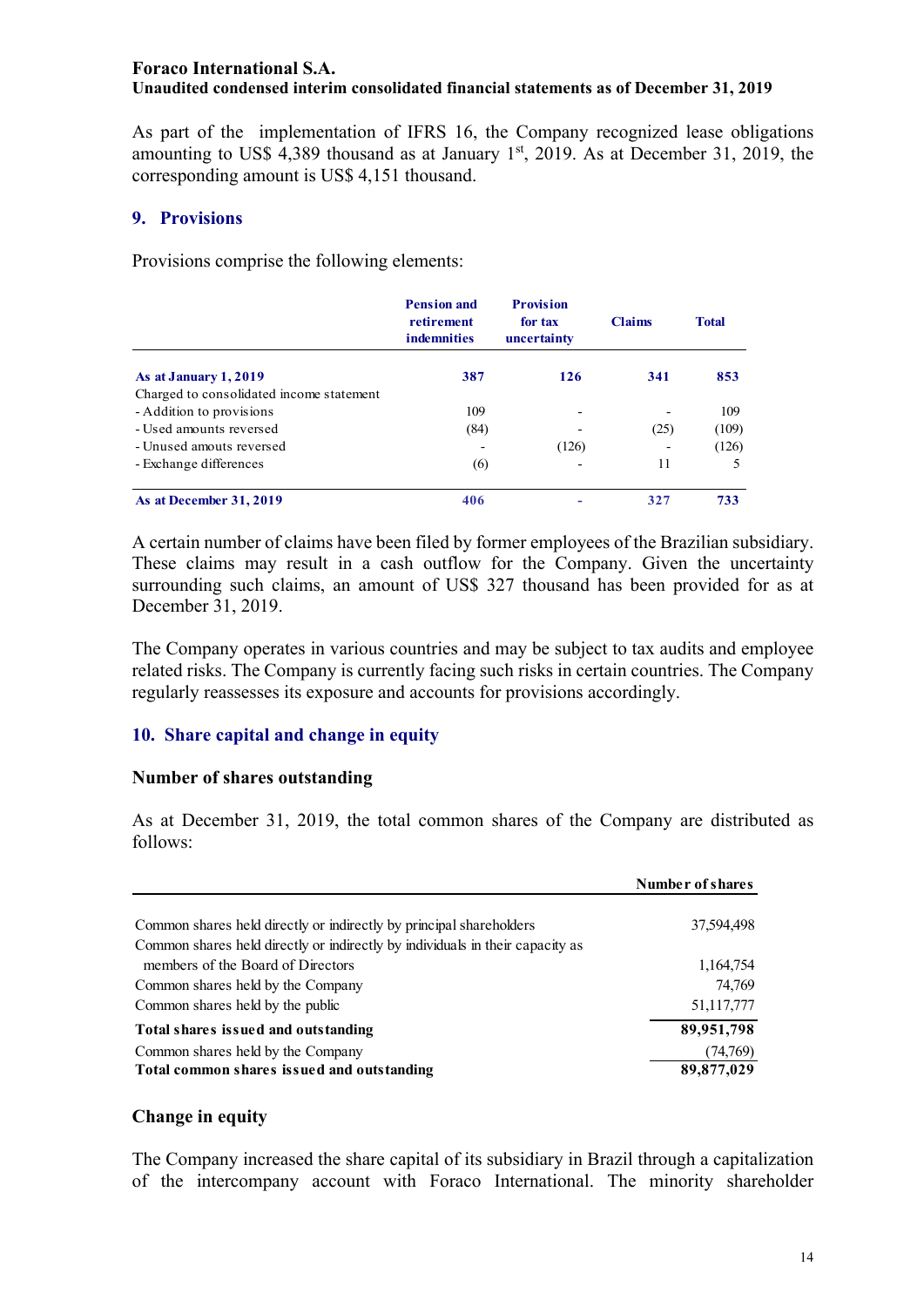contributed US\$ 1,194 thousands to keep unchanged its percentage of shareholding in the subsidiary.

#### **Treasury shares**

As at December 31, 2019, the Company owns 74,769 of its own shares (16,269 as at December 31, 2018).

The common shares held by the Company can be used for potential future free share plans, bonus schemes and for other general purposes.

## **11. Expenses by nature**

Operating expenses / (income), net by nature are as follows:

|                                                                   | <b>Three-month period ended</b><br>December 31, |                | <b>Year ended December 31,</b><br>ended |                 |
|-------------------------------------------------------------------|-------------------------------------------------|----------------|-----------------------------------------|-----------------|
|                                                                   | 2019                                            | 2018           | 2019                                    | 2018            |
| Depreciation and amortization<br>Accruals increases / (reversals) | (4,601)<br>72                                   | (4,143)<br>594 | (18, 119)<br>69                         | (16,787)<br>965 |
| Raw materials, consumables used and<br>external charges           | (21,098)                                        | (23, 548)      | (94,779)                                | (84,323)        |
| Employee benefit expense                                          | (19,018)                                        | (20,217)       | (79, 624)                               | (76,316)        |
| Taxes other than on income                                        | (79)                                            | (269)          | (1,322)                                 | (1, 547)        |
| Other operating (expenses) / profit, net                          | (71)                                            | (227)          | (717)                                   | (924)           |
| <b>Total operating expenses</b>                                   | (44, 795)                                       | (47, 810)      | (194, 492)                              | (178,932)       |

Share-based compensation expenses recognized within Employee benefit expense for the period ended December 31, 2019 amount to US\$ 180 thousand (US\$ 180 thousand in 2018).

#### **12. Income tax expense**

During the year ended December 31, 2019, the Company recognized an income tax profit amounting to US\$ 135 thousand, corresponding mainly to the recognition of losses carrying forward where the company generated profit only partially compensated by tax payable in countries where no losses carried forward are available.

## **13. Commitments and contingencies**

Guarantees given are as follows:

|                                                       | December 31,<br>2019 | December 31,<br>2018 |
|-------------------------------------------------------|----------------------|----------------------|
| Bid bonds                                             | 530                  | 83                   |
| Advance payment guarantees and performance guarantees | 5,628                | 505                  |
| Retention guarantees                                  | 181                  | 184                  |
| Financial guarantees                                  | 155                  | 886                  |
| <b>Total</b>                                          | 6.494                | 1.658                |